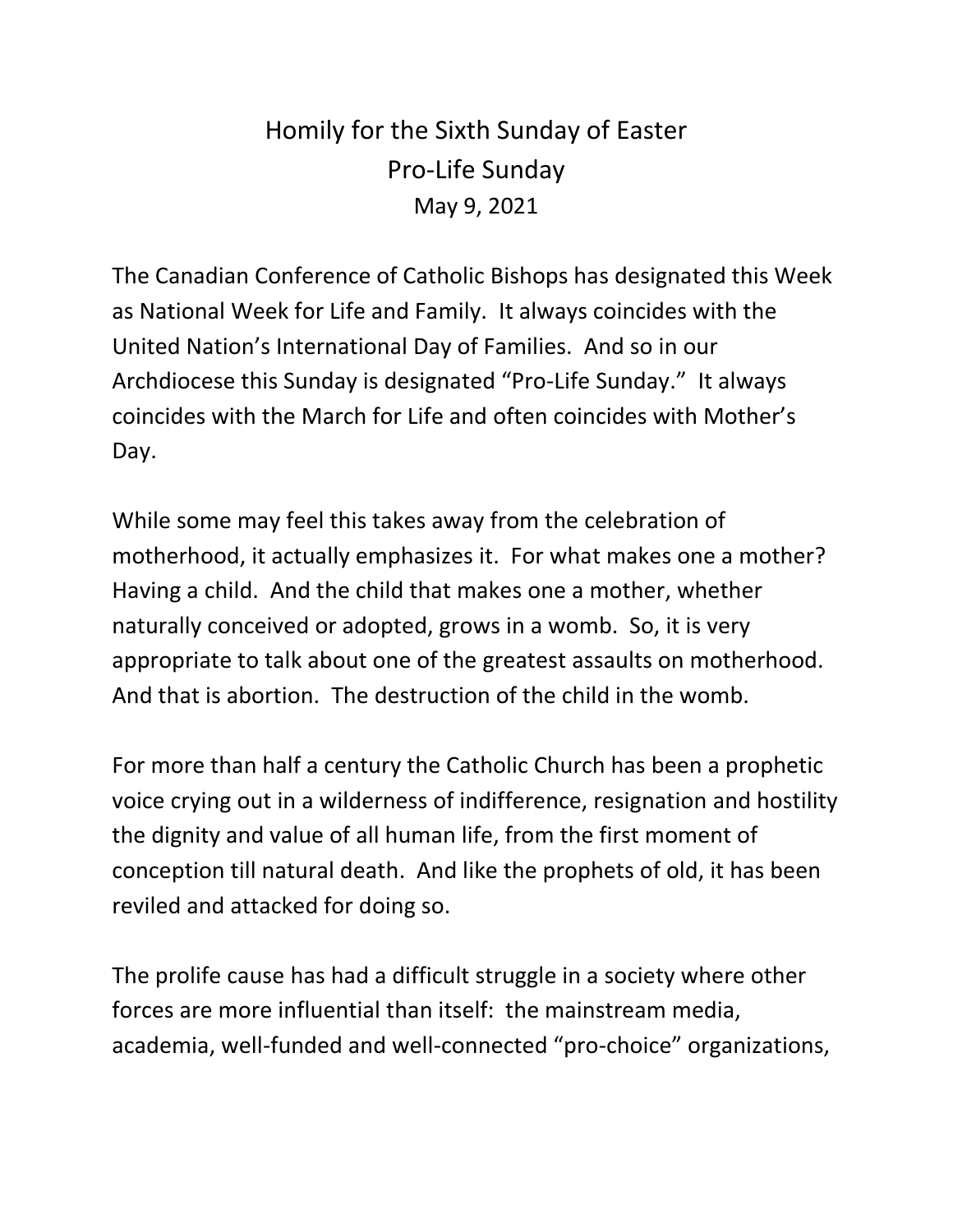and the power of the State. The struggle has realized very few victories and many defeats.

But we steadfastly continue the fight, knowing that we may lose the battles but eventually win the war. Most of all because it is the right thing to do.

For if we do not continue to be the voice of the voiceless, who will? If we do not continue to proclaim the dignity of the human person in the face of abortion, euthanasia, assisted suicide, fetal experimentation, and more, then who will?

It is not an enviable task; not at the institutional or the individual level. As anyone knows who has dared to broach the topic from a prolife perspective – even with those to whom we are close – it can easily lead to angry and dismissive responses, verbal attacks on oneself or one's faith, and risk the estrangement of family members and the loss of friendships.

The same holds true at the institutional level. Do you not think that the secular world would be less hostile to the Catholic Church if she was able to change her teachings on things like abortion, euthanasia, contraception, premarital sex, and homosexual acts?

I remember back in the 1990s there was a medical operation program on television. It was not a drama but a series that showed up close actual medical procedures: from knee surgery, to hernia repair, to facial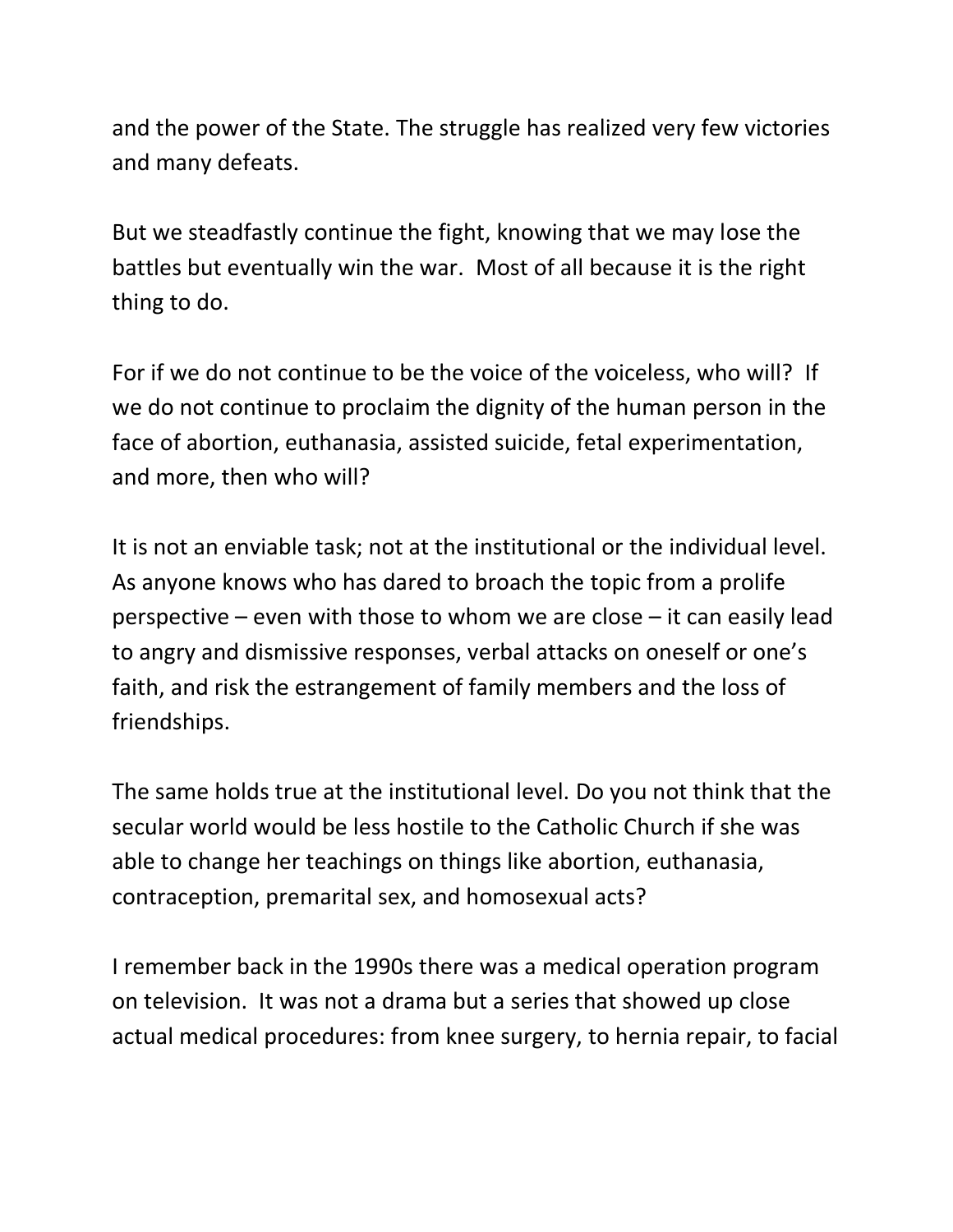reconstruction. My mother loved it. I hated it. I can't stand to watch real operations; they make me queasy.

But I remember back then thinking: for all the different medical procedures it takes delight in presenting, it will never show in detail an actual surgical abortion. Yet it is one of the most common procedures in the United States and Canada. And the reason is obvious.

Most people don't want to watch a baby being torn apart. As an abstract idea they may support a "right to abortion," but they do not want to actually see it happening. Pity the poor doctors and nurses who do not want to perform such things but are being forced by the government. Just as other medical professionals are being forced to participate in assisted suicides and euthanasia.

The Bishops of Ontario have launched a campaign to support the establishment of conscience rights legislation to protect physicians, nurses and other health care workers in Ontario who do not want to participate in assisted suicide and euthanasia. You can send an automated letter of support for this legislation to your local MPP by going to our parish website and following the link found on our News and Events page.

There is a great deal of attention being given of late to the issue of racism. Maybe I will end with a quote from Dr. Alveda King, niece of the late Dr. Martin Luther King Jr.: